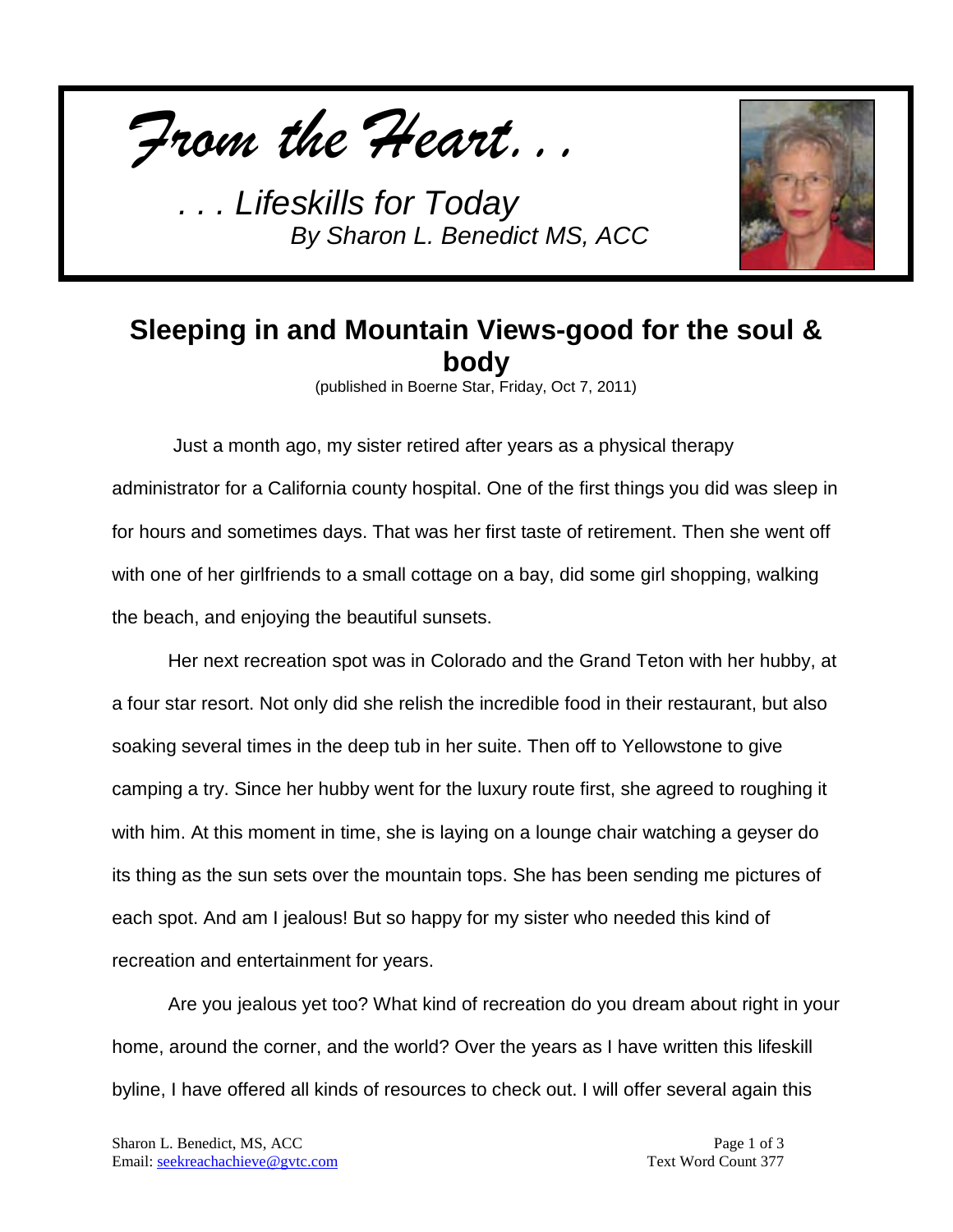month. For right now, I would love to hear from you. What delightful things are you about to do or have just experienced? Tell me what your dream ideas are for relaxation, vacations near and far, and just playing and having fun (email:

[seekreachachieve@gvtc.com\)](mailto:seekreachachieve@gvtc.com). I will include your play times in the next article along with some resources to expand your horizons for yourself and family. Look forward to hearing from you. To entice you to share your fun spots, here are a couple pics my sister sent me. And by all means, include those special spots in your own back yard and community.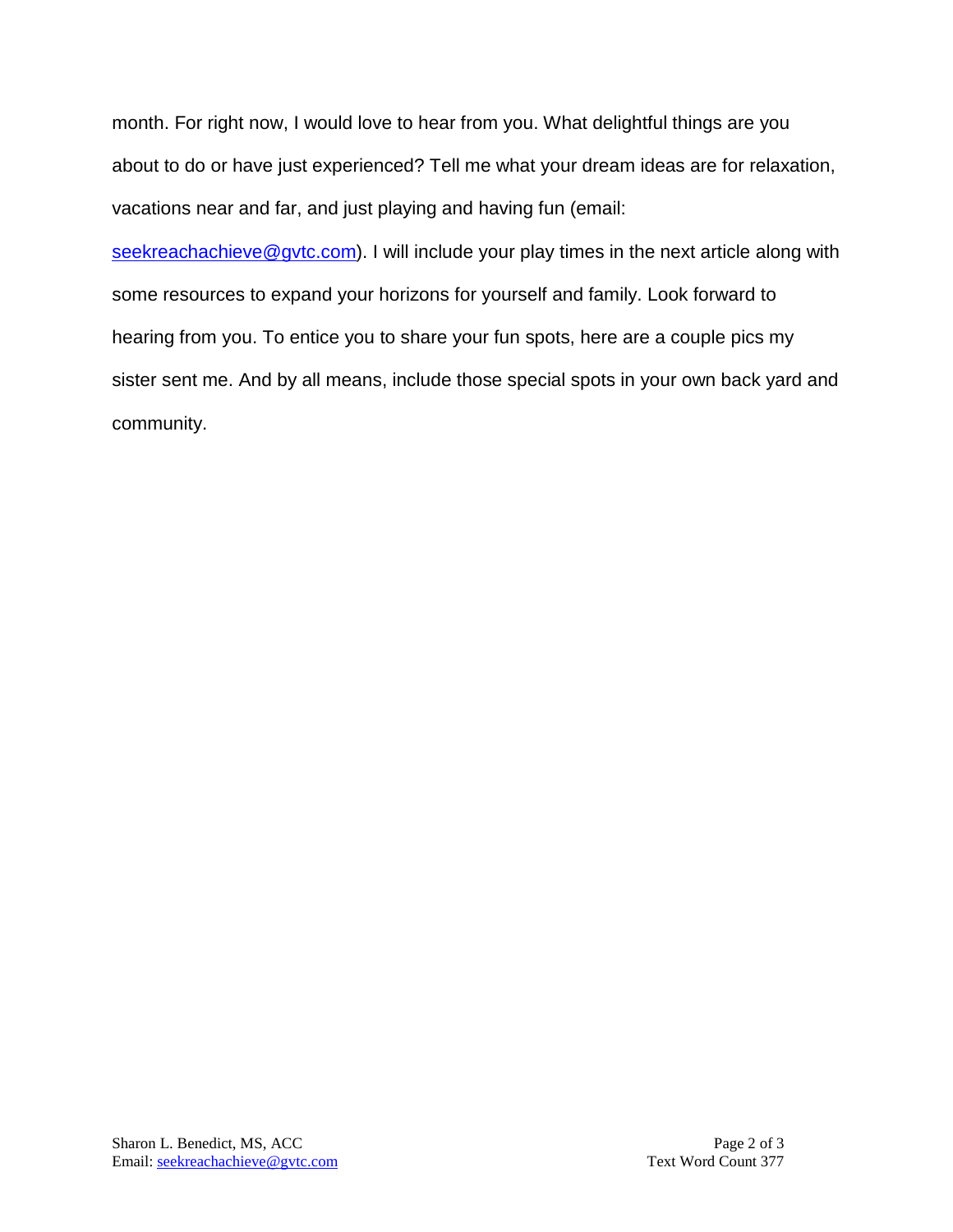



*\*\*\*\*\*\**

*Sharon L. Benedict, MS, ACC, is a certified life/wellness coach-consultant, specializing in lifeskills, wellness, and creative arts development for individuals, businesses and organizations [\(www.harvestenterprises-sra.com\)](http://www.harvestenterprises-sra.com/).She welcomes your questions and comments and can be contacted at [seekreachachieve@gvtc.com.](mailto:seekreachachieve@gvtc.com)*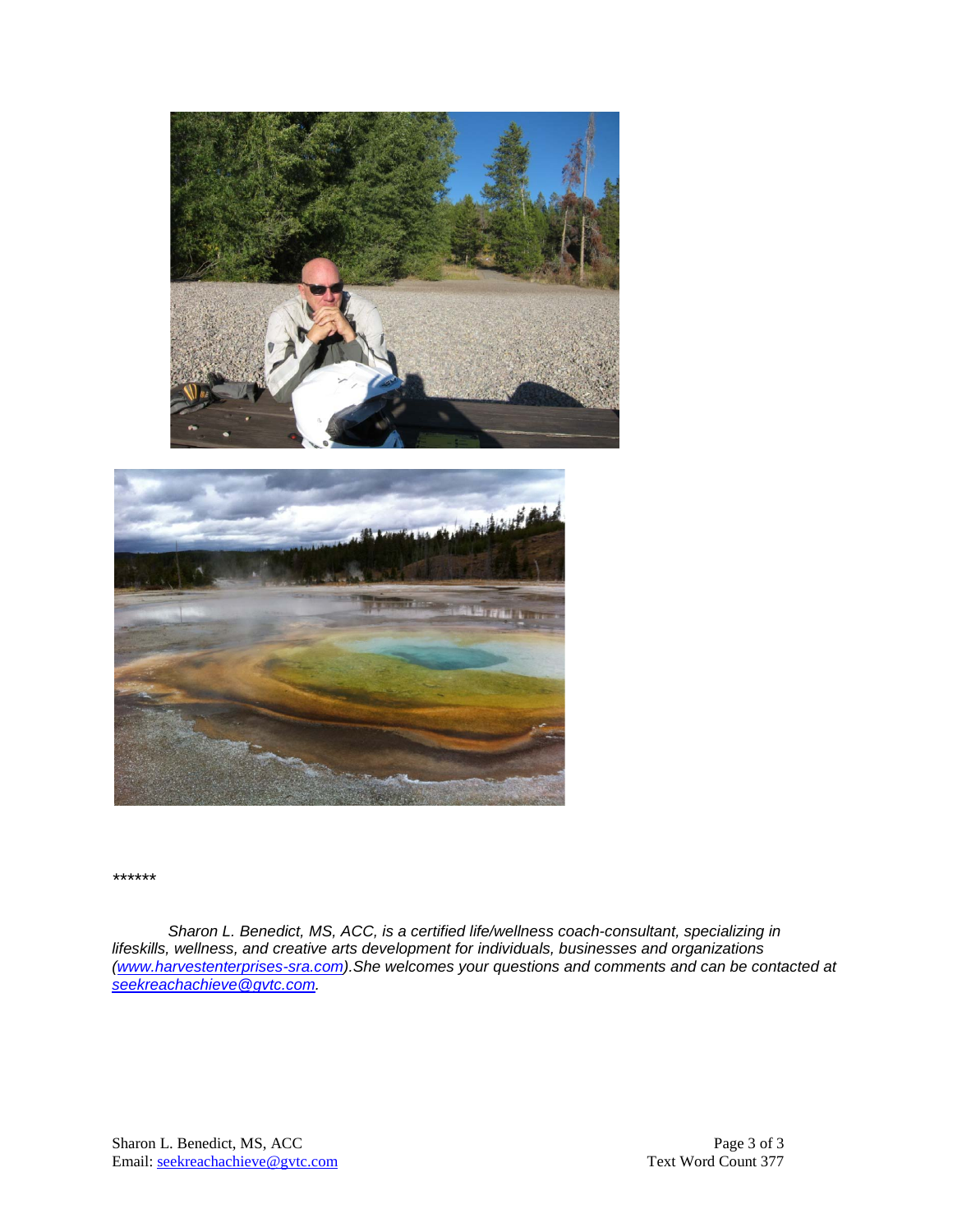*From the Heart...*



**Recreation - A Do Nothing Day**

(published in Boerne Star, Friday, Oct 14, 2011)

"It takes a lot of time to be a genius, you have to sit around so much doing nothing, really doing nothing." Does anyone relate to Gertrude Stein's quick wit here from her *Everybody's Autobiography* (1937)? Or do you feel guilty being idle because it feels like you are doing nothing worthwhile?

Activity is all around us every moment of the day. We work. We attend meetings. We go to school. We go grocery shopping. We eat. We mow the lawn. We vacuum our house. We pay the bills. We do our taxes. The "We" activities go on and on.

Floyd Dell, American author and critic (1887-1967), declared that "Idleness is not doing nothing. Idleness is being free to do anything." Sounds good to me. So, this week I practiced it. Oops! Did I say "I practiced?" Isn't that an activity in itself? Feels like I am in a circular pattern here! And isn't "doing" an activity attached to "nothing" also an oxymoron?

Yet, oh what a difference a day of idleness or just "doing nothing" does for the body and soul! So who cares about the linguistic loopholes here anyway. What kind of "doing nothing" did I do for that day? First, I didn't touch the computer all day; and that's a wonder for me! All day long I didn't "plan" anything; didn't have a list in my head or on paper. And for those who know me, that's another wonder!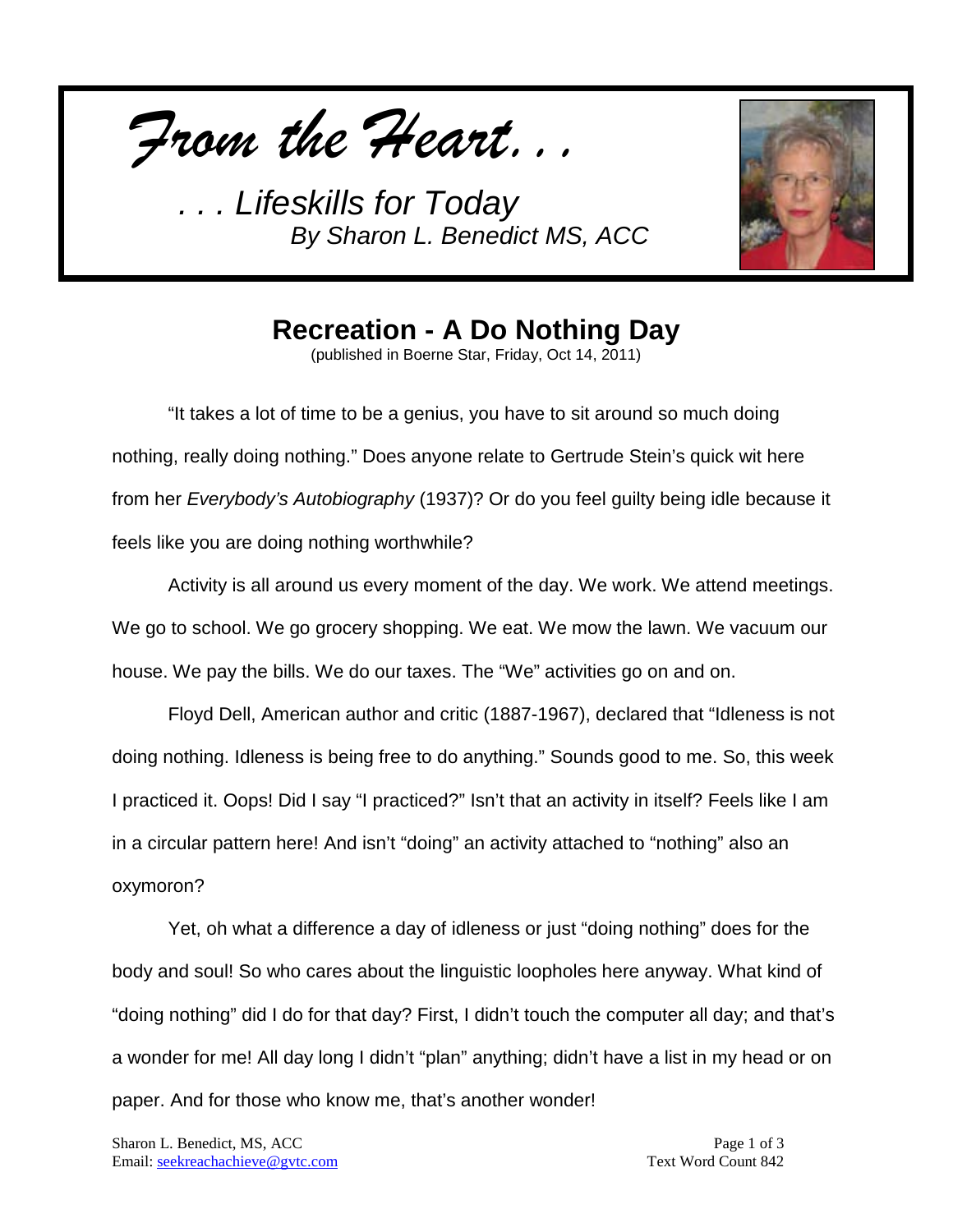I lightly drifted outside and sat in my backyard for about an hour … first closing my eyes and even tuning out the freeway noise near my house. With a Koi pond in my backyard, I listened to the little waterfall and stream sounds flowing into the pond. Watched the Koi leisurely move around occasional leaping frog or two. Saw for the first time this Fall a vibrant-colored American Goldfinch visit our bird feeder, along with a hummingbird nearby trying out a flowering sage bush.

I then simply wondered into the house and visited the couch and very soon fell asleep. Don't know how long I slept. I woke up hungry and made myself a glass of milk with a scrumptious almond butter, banana, raisin, blueberry spread, cottage cheese, and honey sandwich on whole wheat bread. I haven't had one for a long time. Every swig of milk between each bite made me feel like an eight year old kid again!

What did I do next with my "do nothing" day? I turned TV on and watched four episodes in a row of the old 1980s mystery show, "Matlock." It was so much fun that I watched a fifth one! By that time, the evening sky began to shine with stars. I puttered around picking up a few clothes to put away, then a few books lying around, dusted furniture a little here and there, no more no less. Had a light dinner of leftovers, leisurely walked down to the mailbox and enjoyed the cooler evening along the way. With my day of "doing nothing" coming to an end, I fluffed up my bed pillows, got comfortable, read a few minutes, and fell fast asleep.

You are probably asking yourself right now, "How was that a do nothing day?" Good question! My day illustrates that a "do nothing" day is in the eyes of the "do nothing" person. Everyone has a different way to relax and chill. Sometimes, the do nothing day may consist of only one thing, sleep! For others, the range is infinite. What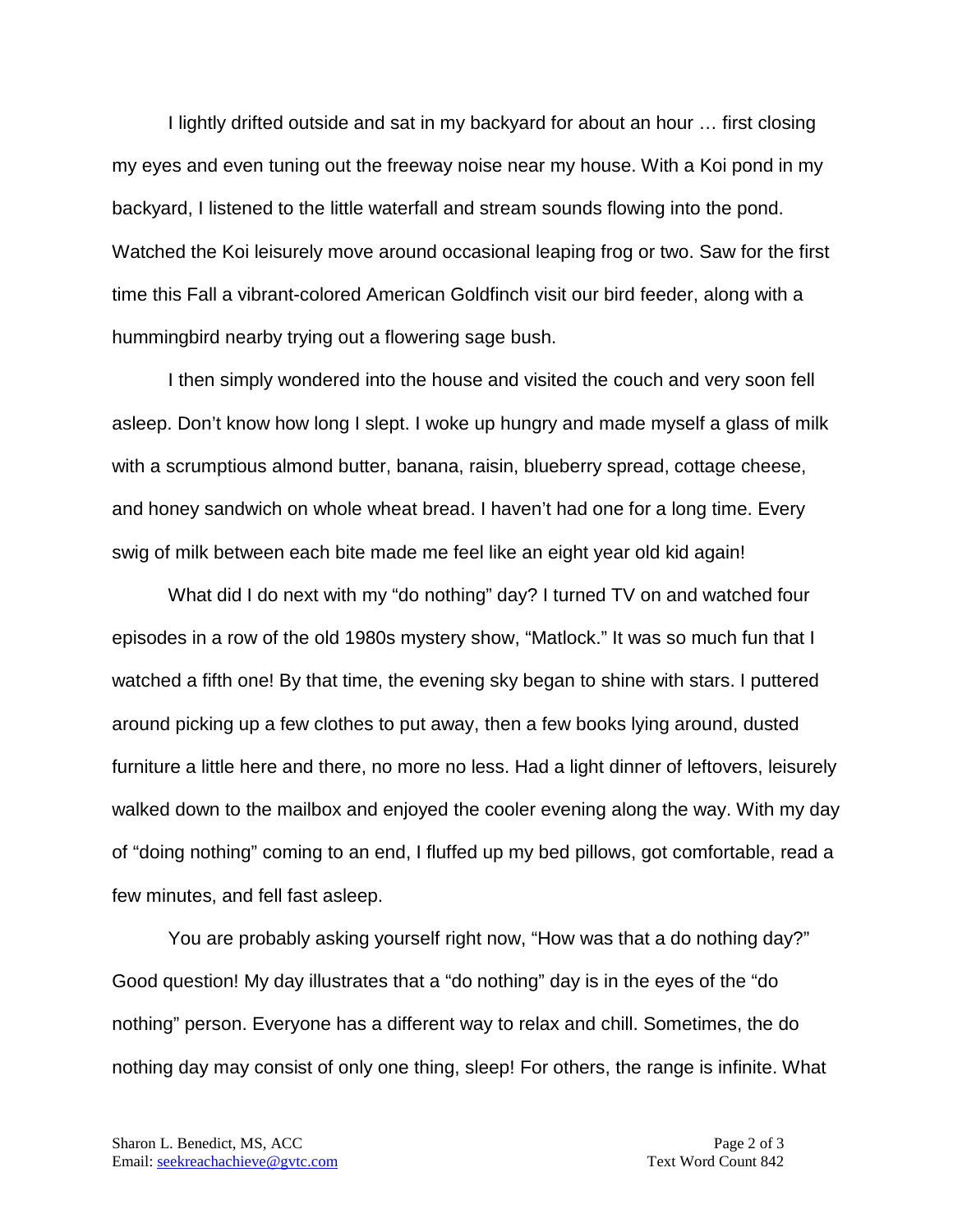do you consider a "do nothing" day for you? How do you share it…with yourself, spouse, friend, your child? Do nothing days can be some of the most memorable in your life when it offers you the chance to wind down and give yourself that moment to recharge your "want to". For so many of us, we run on "shoulds" most of the time that eventually wear us out. We then risk losing sight of what is really important in our lives that offers a sense of purpose and place in everyday life.

So, if you haven't had a "do nothing" day lately, make room for one this coming week or weekend. Here are a few more samples of "do nothing" perspectives to consider as you start your "do nothing" day.

*"Don't underestimate the value of Doing Nothing, of just going along, listening to all the things you can't hear, and not bothering."* Pooh's Little Instruction Book, inspired by A. A. Milne

*"You have to allow a certain amount of time in which you are doing nothing in order to have things occur to you, to let your mind think."* Mortimer Adler

*"Never lose sight of this important truth, that no one can be truly great until he has gained a knowledge of himself, a knowledge which can only be acquired by occasional retirement."* Johann Georg von Zimmermann

*\*\*\*\*\*\**

*Sharon L. Benedict, MS, ACC, is a certified life/wellness coach-consultant, specializing in lifeskills, wellness, and creative arts development for individuals, businesses and organizations [\(www.harvestenterprises-sra.com\)](http://www.harvestenterprises-sra.com/).She welcomes your questions and comments and can be contacted at [seekreachachieve@gvtc.com.](mailto:seekreachachieve@gvtc.com)*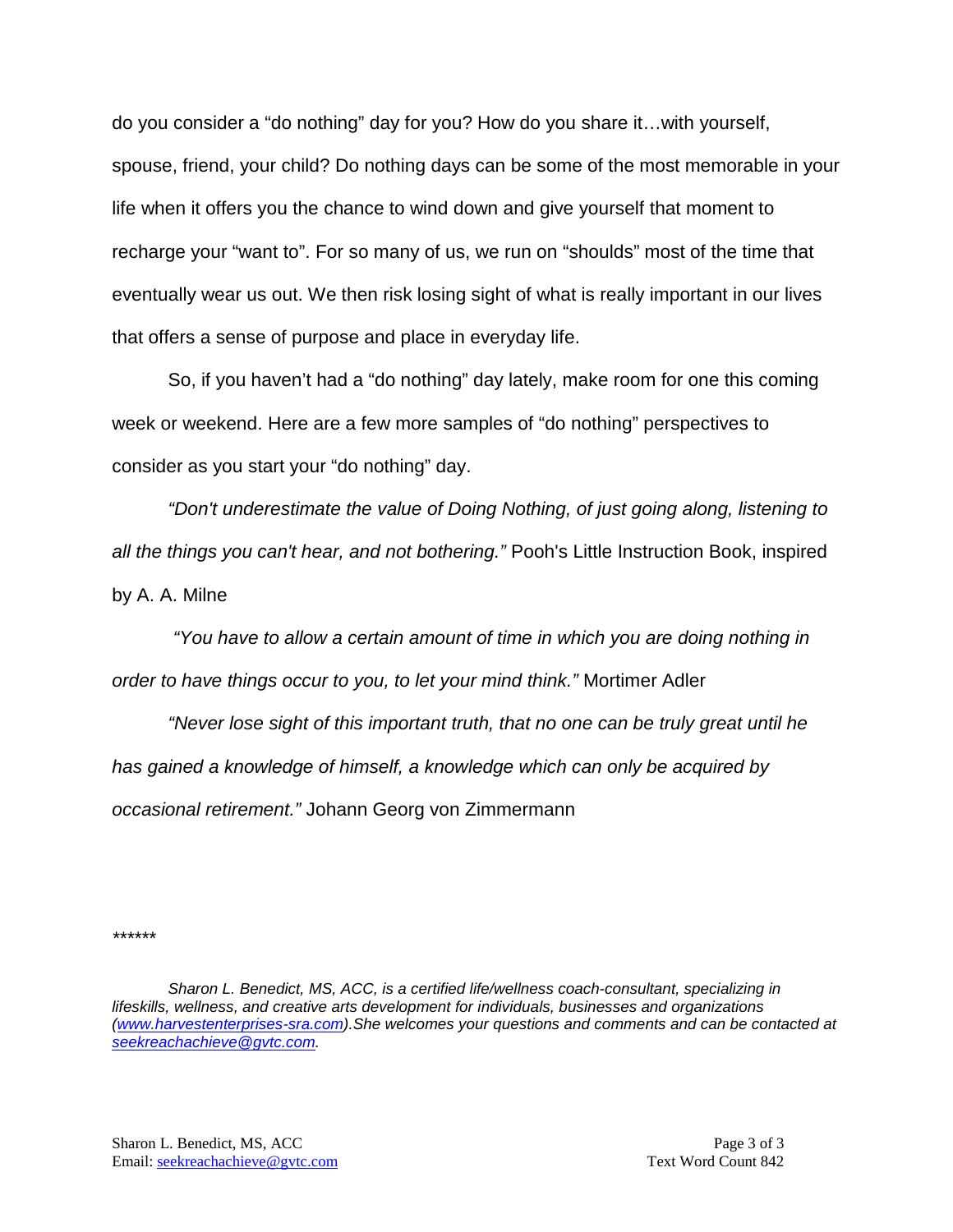*From the Heart...*



## **Help Make Boerne Their Home**

(published in Boerne Star, Friday, Oct 21, 2011)

I know you probably wonder what this title is all about; and what does it have to do with this month's lifeskill, Recreation/Entertainment. Well, let me explain. I am on the board of the Hill Country Council for the Arts (HCCArts). About a year ago we took on the responsibility to bring awesome public art to the Boerne gateways and cityscape throughout our community. Since then we have written the Boerne Public Art Master Plan, received an official city resolution of support, and have established a public art committee to oversee the selection process on their behalf. HCCArts' public art committee currently has several public artworks being considered for the city of Boerne. As you can imagine, it's been quite a ride for the past couple years and still happening!

You also may have noticed two very large bronze Longhorns near the Main Plaza since August 2010. These renown Robert Summers Longhorns were generously

loaned to us by the Texas Trees Foundation of Dallas, to help us bring awareness and excitement about the public art master plan; and the cultural and economic benefits of having monumental artworks for residents



and visitors to enjoy. These larger-than-life artworks have graced our Main Plaza where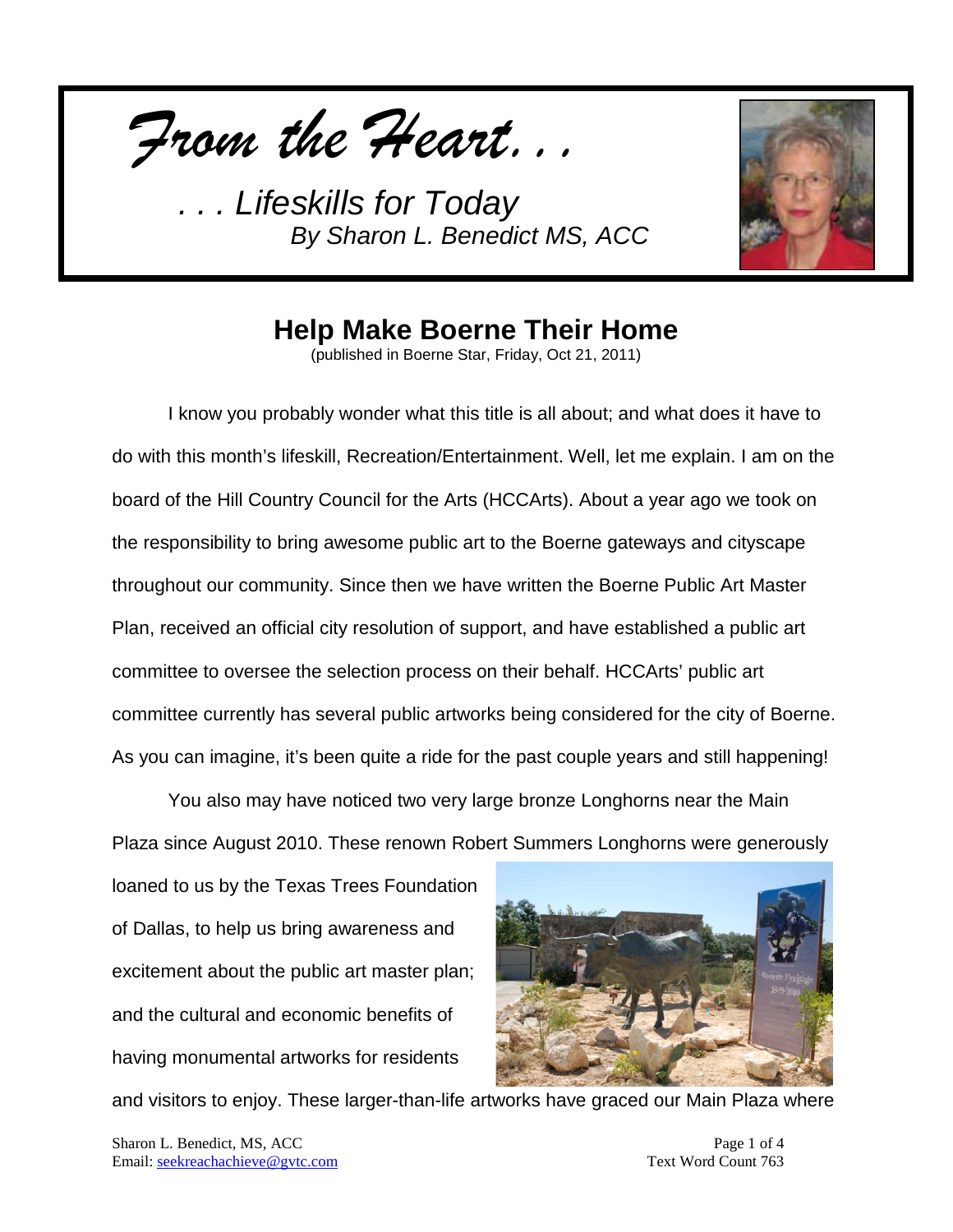hundreds, possibly thousands, of residents and visitors to Boerne have enjoyed viewing them.

While caring for the installation and landscaping, and HCCArts sponsoring a variety of public art events and programs, I witnessed hundreds of families who live here and are visiting Boerne for a fun weekend of recreation take pictures of their kids alongside these Longhorns. Many have told me they think having public art like this is absolutely wonderful. There was one gentleman who asked me how they came to Boerne. He and his wife have been considering moving to Boerne and said that seeing public art like this made their decision that day to move to our community very soon. Every comment I heard have been a great encouragement to us with all the efforts HCCArts, the city, Boerne Chamber of Commerce, and many volunteers have put into this project over the past year.

These Longhorns on loan will shortly be leaving us to go back in storage in Wyoming. In gratitude to the Texas Trees Foundation, city of Boerne, and other strategic partners, these Longhorns have significantly awakened keen interest and awareness of the cultural value and economic impact of public art in our community. According to Jeff Haberstroh, Boerne City Councilman, "We have seen throughout the longhorn's stay with us just how public art benefits our community. Public art . . .

- Identifies a community and offers a sense of place for residents and visitors.
- Beautifies, transforms city landscape and enhances quality of life.
- Personifies the unique character of our community.
- Creates dialogue and a better understanding of the importance of art.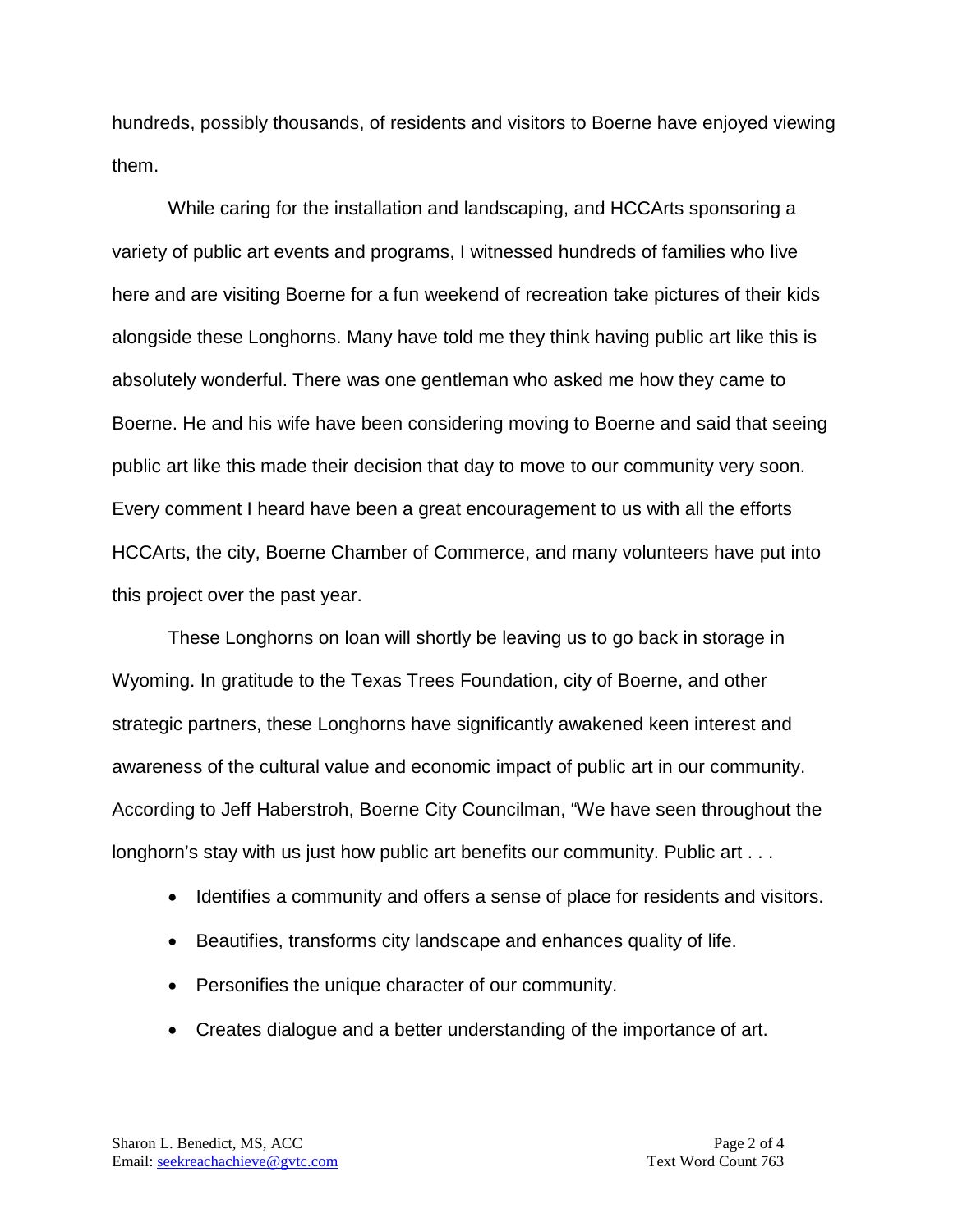- Supports creative ideas and helps shape the identity of the City of Boerne and residents.
- Is freely available for viewing and appreciation.
- Reflects our Texas history .
- Invests in expanding the quality of life through public/private partnerships."

So, before October ends and the Longhorns hit the trail, be sure to view them and say your goodbyes. And if you are excited as we are about having them make Boerne their home, you have a last chance right now to donate to the Boerne Public Art Fund at [www.HCCArts.org](http://www.hccarts.org/) payment center. You may wonder about their cost to purchase these renown bronzes—\$150,000. Although it's always great to receive the big bucks, having just 1500 people donate \$100 each will easily cover the cost to keep them right in Boerne. But time has almost run out. Whether these Longhorns stay or go at the end of the next couple weeks, all donated public art funds received will be exclusively used to support bringing monumental artworks to Boerne.

And don't forget…*If you have taken pictures of the Longhorns with your friends and family, click our Facebook page link on our website and post your pictures to celebrate the memories with all of us.* I also encourage you to join the HCCArts [\(www.HCCArts.org\)](http://www.hccarts.org/) and subscribe to keep up-to-date on what's happening in the arts in the Texas Hill Country.

*"Public space, public art, and pedestrian scaled gateway markers should be incorporated into neighborhood designs." City of Boerne Master Plan Update, September 2006*

*Civic Campus Recommendation: "Install innovative public art that interprets history and local environment/nature." Rudat Report to City of Boerne, 2008*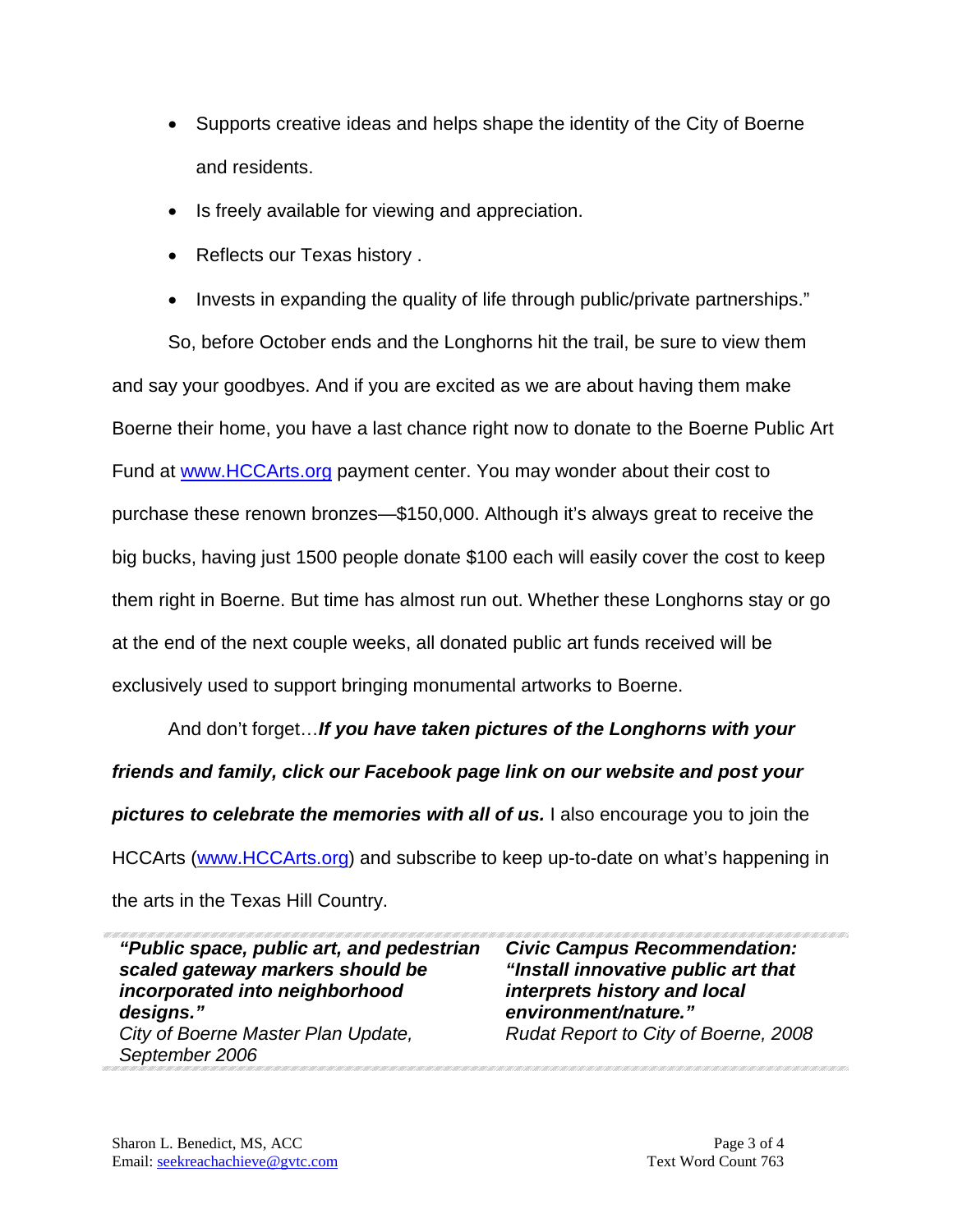*\*\*\*\*\*\**

*Sharon L. Benedict, MS, ACC, is a certified life/wellness coach-consultant, specializing in lifeskills, wellness, and creative arts development for individuals, businesses and organizations [\(www.harvestenterprises-sra.com\)](http://www.harvestenterprises-sra.com/).She welcomes your questions and comments and can be contacted at [seekreachachieve@gvtc.com.](mailto:seekreachachieve@gvtc.com)*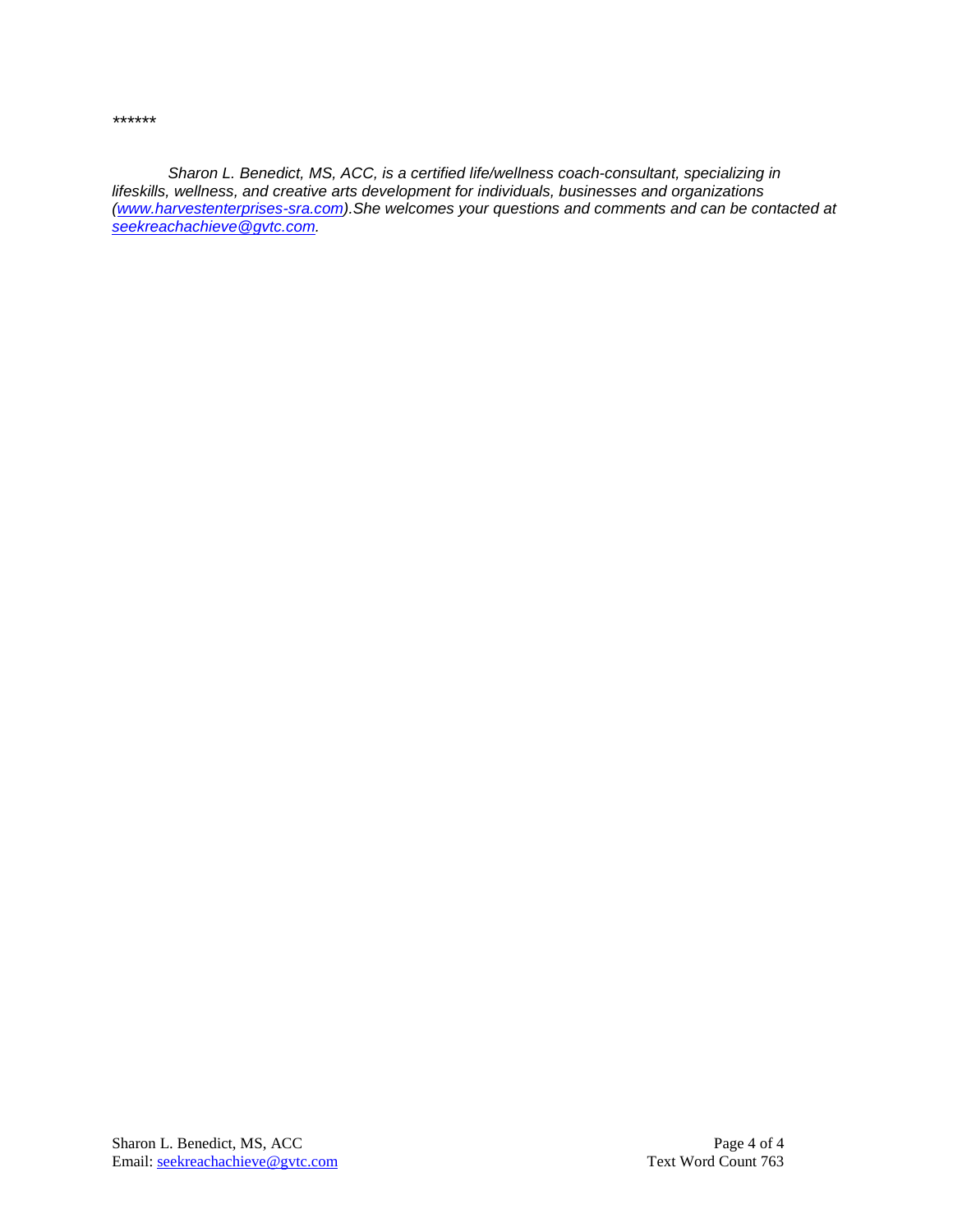



## **Recreation…Weaving Through Life**

(published in Boerne Star, Friday, Oct 28, 2011)

When it comes to having fun while you work, there has been one thing in my life that definitely kept me whistling while I worked. Many of you may not know, but I was a commission artist for more than 20 years and during that time managed the University California Davis Craft Center back in the 1970s. Does that date me! Those years on campus and producing artworks was one of my most treasured experiences.

What did I produce? I produced weavings and fabricated jewelry for individuals, galleries, and interior design companies…mostly in California and some in Texas. My weavings consisted of functional clothing, accessories, furnishings, linen, and two- and three-dimensional sculptures, utilizing my welding skills with metals also. One key reason I no longer produced crafted art was a major health challenge that brought me to a stop. I began a whole new journey to recover my health and life. Fast forward another 20 years, and I became a lifeskills consultant and coach, especially for aspiring and established artists.

I wanted to help people shortcut their trials and tribulations in life and particularly as a professional artist. I then wrote a lifeskills book and used it at conference, seminars, and staff development workshops. The book will soon be published. So, keep your eyes peeled at online retailers for *Celebrating Your Journey, Lifeskills in Synergy—*hopefully out there sometime in November. It's been an adventure all the way!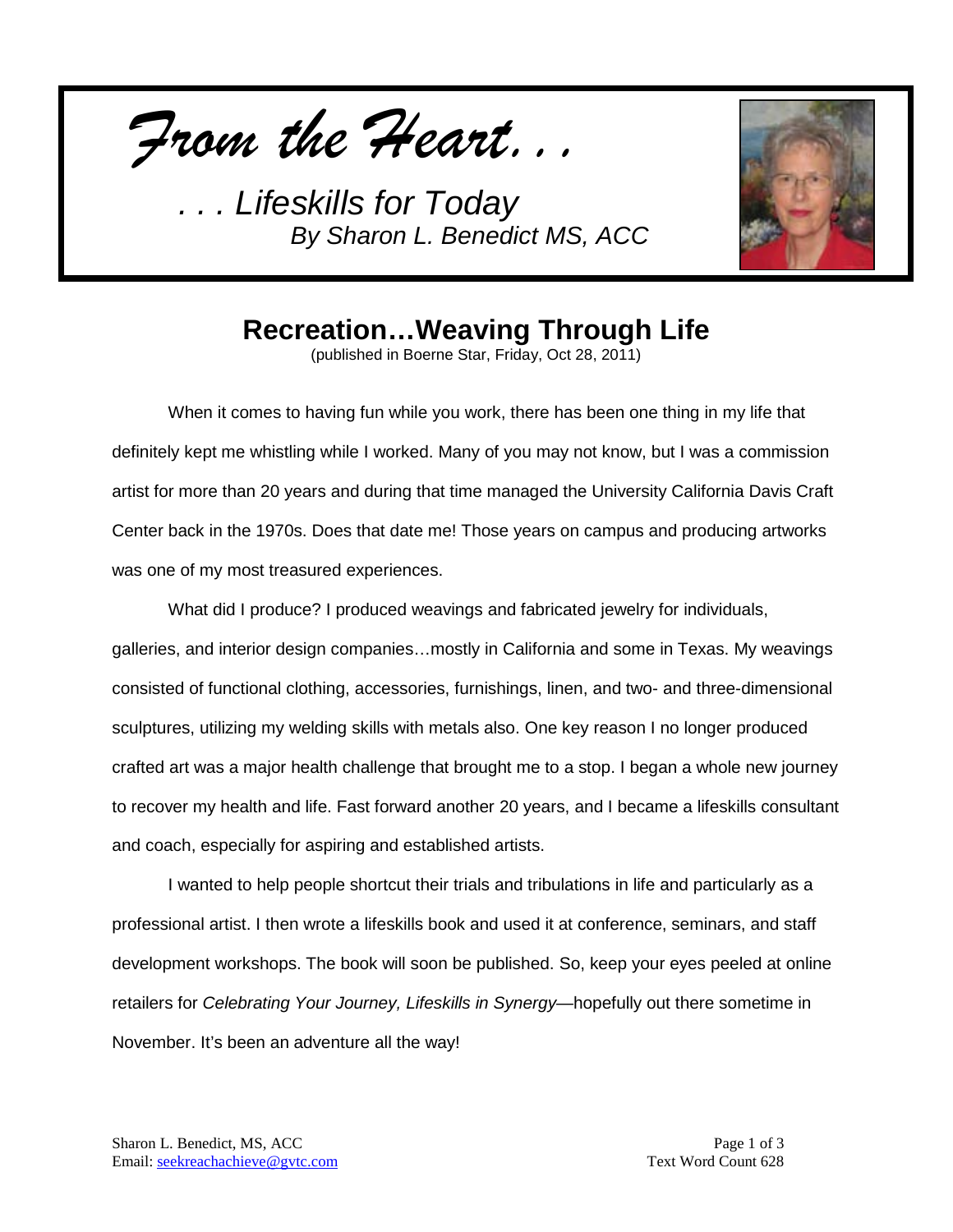Another fast forward to this year brings me to what this article title is all about. I decided to get back into weaving after a very long hiatus. This was one of my fun things and recreation during this year. I actually found a floor loom in Austin that was built only six month (early 1970) after my own weaving loom was built and by the same family owned company. I went online and found the classic textbooks I used, plus some new ones; and bid and won all kinds of yarns on Ebay.

Amazingly, I then got an email from a woman in Virginia who years ago bought all my weaving studio equipment, accessories, and supplies. I had more than a dozen table, floor, and belt/inkle looms…a fully equipped studio. One floor loom was larger than a six foot couch. She wanted to keep in touch with the woman who put together a couple weaving sample notebooks of patterns I created.

When I told her I was getting back into weaving, she sent me my sample notebooks! What a time I had going down memory lane when I reviewed the patterns I used and what I had done those many years earlier. Then, to top it off, my husband, who is a very creative person, volunteered to repair parts of the looms, and build some of the expensive accessories every weaver needs for their craft. What fun we are both having working with our hands again…and away from the computer!

So, I converted my dining room into a studio. And this week I measured my "warp" out and have begun to "dress" the loom. For anyone out there who is also a weaver, these terms are a natural for you. I will soon be weaving again for the first time in over 20 years. But it's all coming back to me with each step. I feel like I never stopped weaving throughout my life.

Is there lately something you have been thinking about, something you used to love doing but had to move on to other things in life? Well, maybe, this is your time too, to resurrect those fond, fun times again.